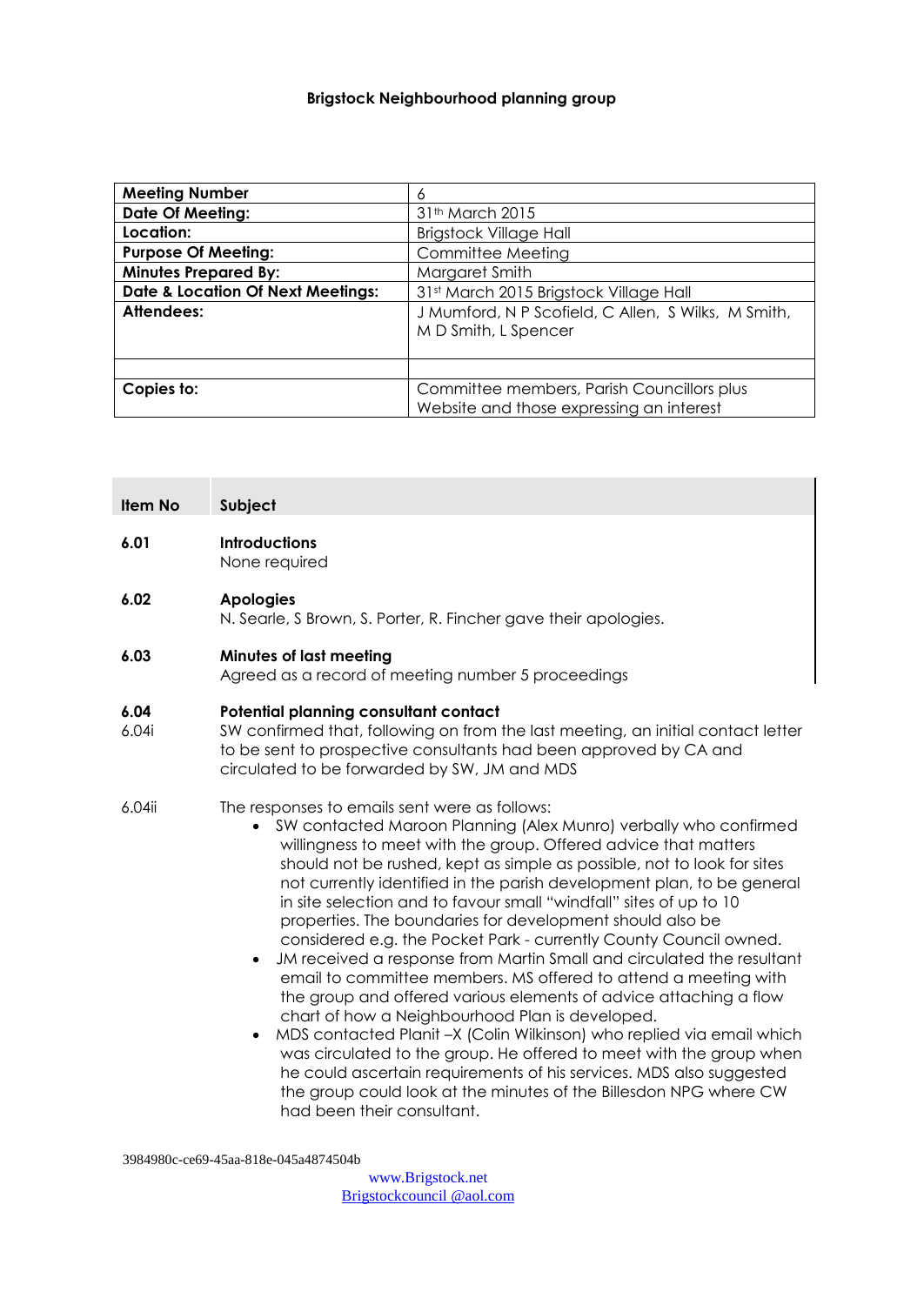## **Brigstock Neighbourhood planning group**

There was no reported response from ACRE

## **6.05 Consultants appraisal and their selection**

- 6.05.i It was decided by the group to invite all three consultants to attend an informal meeting to evaluate what they could offer BNPG. Proposed by JM and seconded by NS.
- 6.05.ii CA to contact all 3 consultants to arrange visits individually on the 14th, 21st or 28<sup>th</sup> April with meeting commencing at 7.00 p.m. The topics suggested to included in the contact letter were:
	- o Previous NPG experience
	- o How they would aid BNPG
	- o Input to funding applications
	- o How they would assist a launch community consultation
- 6.05.iii Based on the results of the meeting, a more detailed request would be sent to each consultant requesting costings as per the agreed menu of services requested. There is need to be clear about the expected activities and outcomes of the appointed consultant.

All of the group were in full agreement with the above.

#### **6.06 Funding**

6.06i CA has registered BNPG on the community funding website and will postpone application for funding until after the initial meeting with prospective consultants.

#### **6.07 Market Intelligence**

6.07i SW to contact Barnwell NPG and MDS to contact Stanwick and Chelveston NPGs ahead of the consultant meetings as to their experiences in appointing, expectations of and working with their consultants

#### **6.08 AOB**

All members to circulate information individually gathered to the group by email.

#### **5.09 Date of next meeting**

Next meeting to be the first consultant meeting in the village hall small meeting room on the 14<sup>th</sup> April at 7:00.

3984980c-ce69-45aa-818e-045a4874504b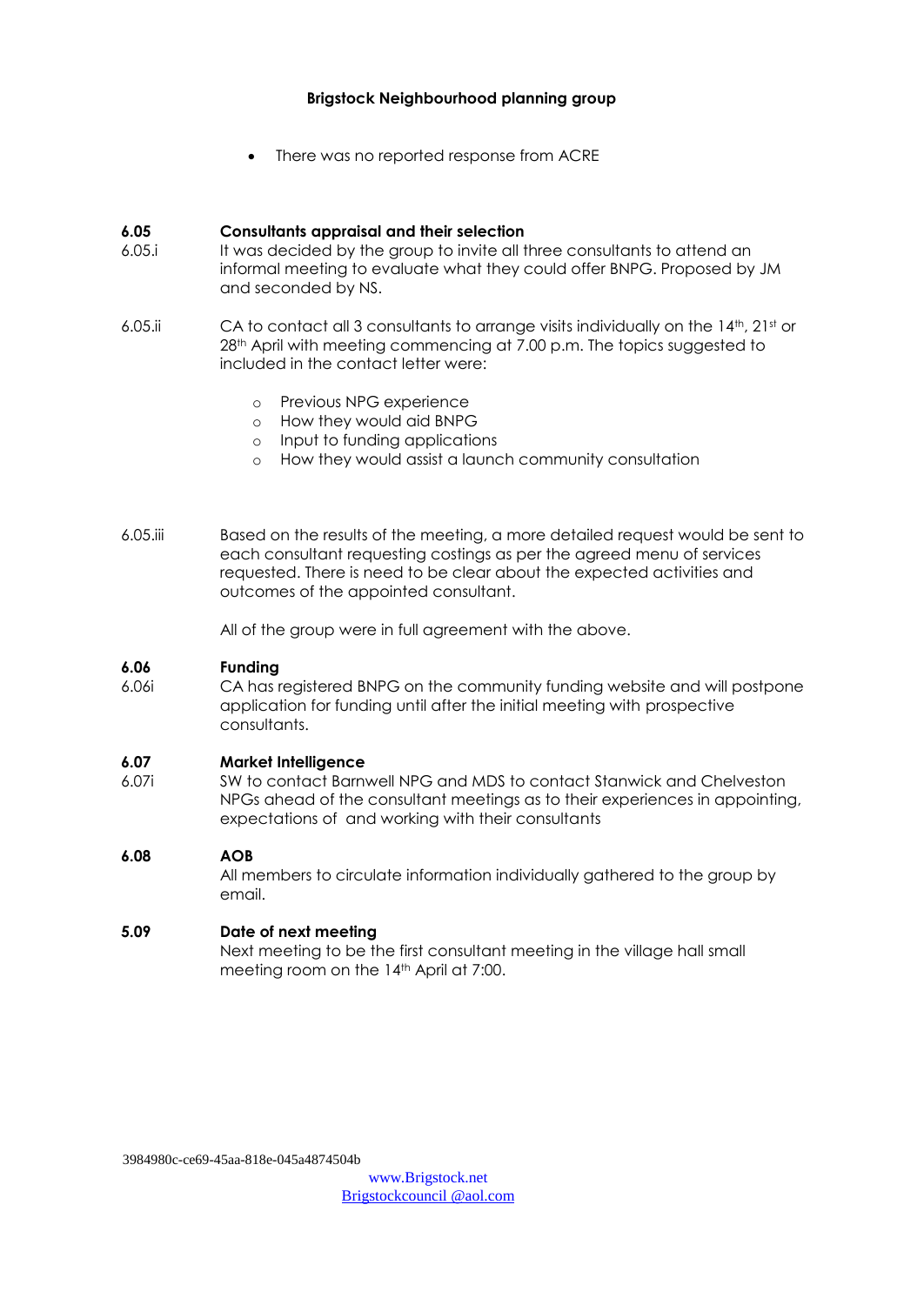| Ref           | Completed Actions                                                                                                                                                                                                                                                                                           |                                                                                                                                                                                                             | Resp       | Due by   |
|---------------|-------------------------------------------------------------------------------------------------------------------------------------------------------------------------------------------------------------------------------------------------------------------------------------------------------------|-------------------------------------------------------------------------------------------------------------------------------------------------------------------------------------------------------------|------------|----------|
| 1.07          | ENC funding manager to be consulted, by SW.<br><b>ACTION</b>                                                                                                                                                                                                                                                | Feb SW to go to a funding Evening at ENC<br>Mar SW to attend funding event on the 5 <sup>th</sup> March<br>Mar SW reported that the event did not have any groups<br>which supported neighbourhood planning | <b>SW</b>  | 03/02/15 |
| 3.08ib        | MS has had a dialogue with Stanwick and will<br>contact them to gain an insight to there<br>process. <b>Action</b>                                                                                                                                                                                          | Mar Dialogue not progressing will contact other councils                                                                                                                                                    | <b>MDS</b> | 03/03/15 |
| 3.09          | Funding and Budget Plan No progress at<br>present. The funding for a Neighbourhood<br>plan is different from the original parish plan<br>concept. The parish council will now have to<br>be activity involved in funding the project. SW<br>is going to a ENC funding day and will report<br>back SW Action | Mar Funding day at ENC 5 <sup>th</sup> March                                                                                                                                                                | <b>SW</b>  | 05/03/15 |
| $4.05$ viii   | NPS and SB will do some research on<br>consultants <b>ACTION</b>                                                                                                                                                                                                                                            | Mar Consultants were discussed and a list to go forward<br>with agreed                                                                                                                                      | NPS/SB     | 17/03/15 |
| 4.05viiii     | CA to contact Peter Edwards from planning<br>progress for a dialogue on how they can help<br>and the cost <b>ACTION</b>                                                                                                                                                                                     | Mar Actioned but not to progress with that company                                                                                                                                                          | CA         | 17/03/15 |
| <b>4.06ii</b> | SW to attend ENC funding day and will report<br>back <b>ACTION</b>                                                                                                                                                                                                                                          | Mar Actioned no support available                                                                                                                                                                           | <b>SW</b>  | 17/03/15 |
|               |                                                                                                                                                                                                                                                                                                             |                                                                                                                                                                                                             |            |          |

| Ref        | <b>Outstanding Actions</b>                      |                                           | Resp      | Due by   |
|------------|-------------------------------------------------|-------------------------------------------|-----------|----------|
|            | RF to set up a mail chimp account <b>ACTION</b> | Account set up but no activity at present | RF        | 03/02/15 |
| $1.13 - 1$ | Dan K to establish if he can get mapping info   | Current status not known                  | <b>DK</b> | 03/02/15 |
| 3.08ic     | SW to chase Dan Kontorowich regarding maps      |                                           | <b>SW</b> | 03/03/15 |
|            | Action                                          |                                           |           |          |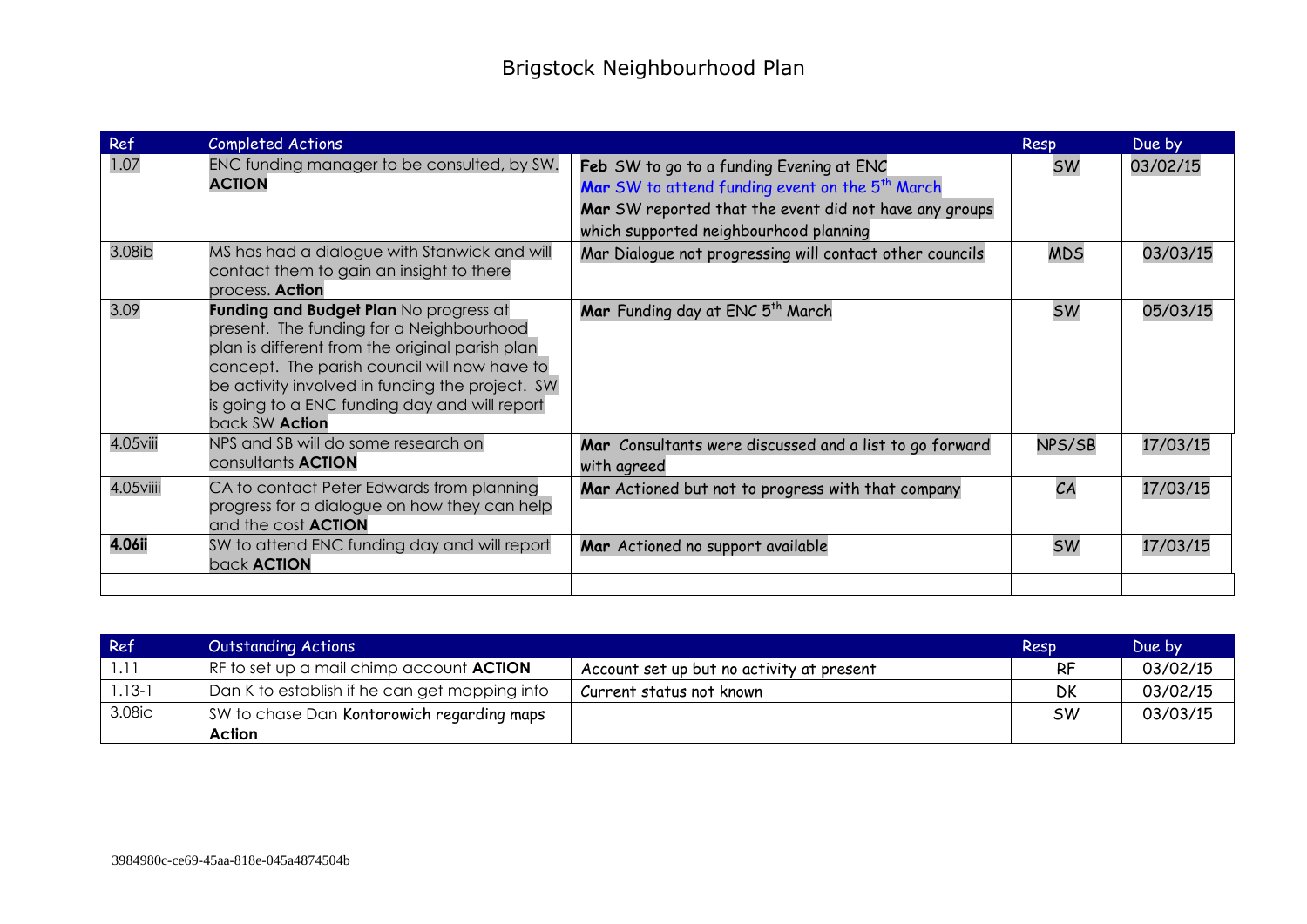| Ref        | <b>New Actions</b>                                                                                                                                                                                                                                                                                            | Resp      | Due by     |
|------------|---------------------------------------------------------------------------------------------------------------------------------------------------------------------------------------------------------------------------------------------------------------------------------------------------------------|-----------|------------|
| 5.04i      | NS to confirm that the application has gone to<br>consultation <b>ACTION NS</b>                                                                                                                                                                                                                               | <b>NS</b> | 31-03-2015 |
| 5.05.ii    | CA to forward ACRE plan overview link<br><b>ACTION CA</b>                                                                                                                                                                                                                                                     | CA        | 31-03-2015 |
| $5.05$ .ii | SP To have dialogue with ACRE ACTION SP                                                                                                                                                                                                                                                                       | SP        | 31-03-2015 |
| 5.05.iii   | SW to draft an email to send to get an<br>indication of what they can bring to the<br>project, other similar project work they have<br>undertaken, background, professional status<br>and general costing information. With a view<br>to receiving response by next meeting <b>ACTION</b><br>SW <sub>CA</sub> | SW/CA     | 31-03-2015 |
| 5.06iii    | Try to collect as many e-mail addresses from<br>residents so we can start communicating via<br>Brigstock News. Offer a prize. ACTION CA                                                                                                                                                                       | CA        | 31-03-2015 |
| 5.06iiii   | Get maps:- ACTION NS<br>Parish scale 1:10,000 x 12<br>Village from access roads 1:1,250 x 12                                                                                                                                                                                                                  | <b>NS</b> | 31-03-2015 |
| 5.07i      | Funding cannot be applied for until the<br>designation application has finished its<br>consultation period NS to check date with<br>ENC ACTION NS                                                                                                                                                             | <b>NS</b> | 31-03-2015 |
| 5.07iiii   | CA to start looking at funding application<br>forms. ACTION CA                                                                                                                                                                                                                                                | CA        | 31-03-2015 |